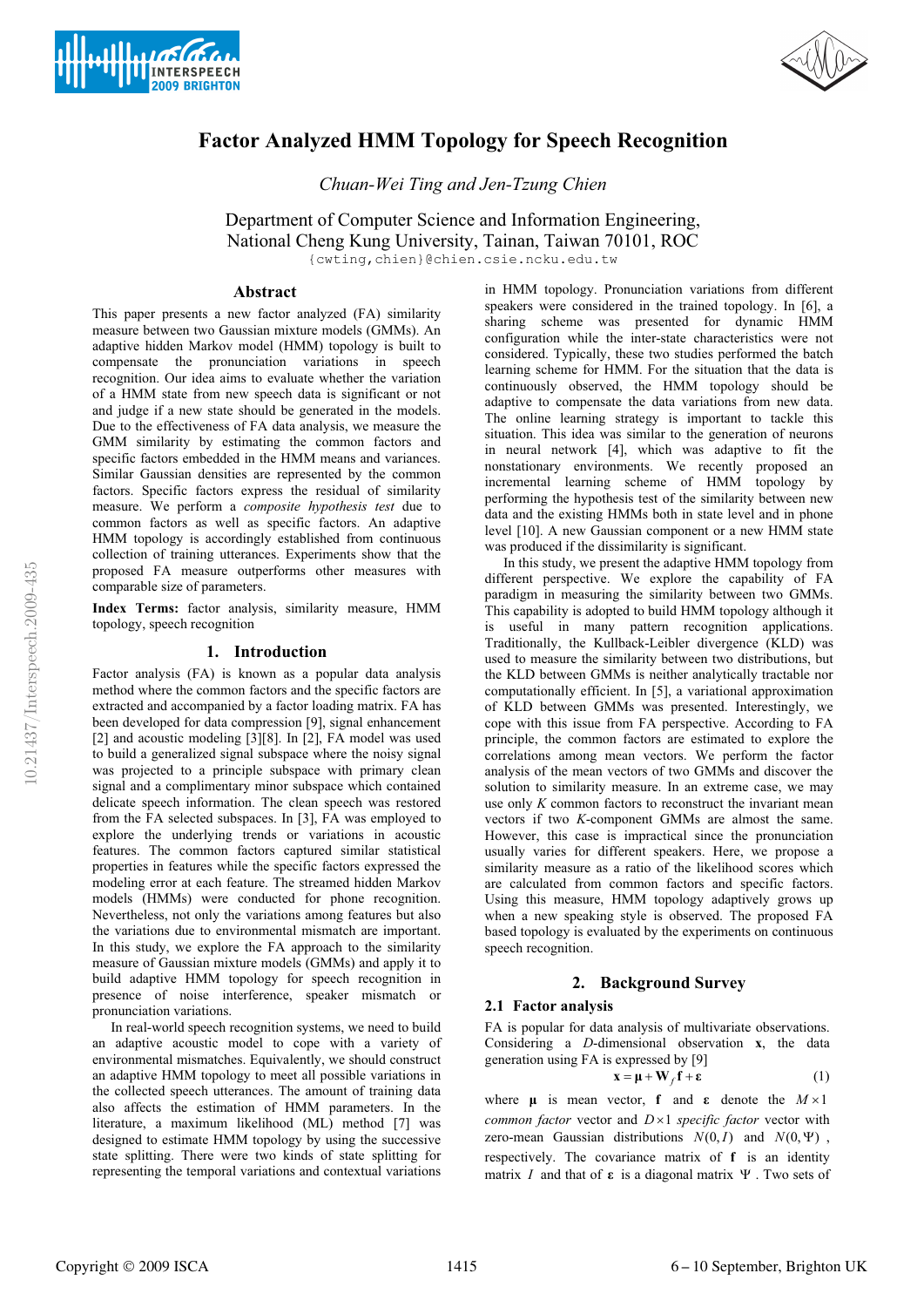factors are uncorrelated, i.e.  $E[\mathbf{f} \mathbf{\varepsilon}^T] = 0$ . The covariance matrix of **y** is obtained by  $\Sigma = W_f W_f^T + \Psi$ . Here, the  $D \times M$  matrix  $\mathbf{W}_f$  is a *factor loading matrix* with entry  $(d,m)$  recording the correlation between feature  $x_d$  and common factor  $f_m$ . FA extracts the common factors which are used to capture the correlation between features. If the number of common factors is large, the off-diagonal terms of covariance matrix are well represented. The specific factors are used to compensate the incompleteness of representing diagonal terms. The specific factor is named because it only contains the information of feature itself without carrying any information among features. The FA parameters  ${\bf{W}}_f, {\bf{f}}, {\bf{\varepsilon}}\}$  can be estimated by the principal component method, the principal factor analysis method, or the ML method [9]. We present the FA approach to discover the similarity between GMMs for general pattern recognition. This approach is here applied for adaptive acoustic modeling.

#### **2.2 Similarity between two GMMs**

To tackle the variations in acoustic models, we need to know the ways of growing or pruning of GMMs from the existing HMMs and the observed training utterances. Practically, we should compare two probability density functions  $p_a(\mathbf{x})$  and

 $p_b(\mathbf{x})$ . Let  $X = \{\mathbf{x}_t\}$  denote the set of *D*-dimensional training samples. Assuming two densities are Gaussian, the Kullback-Leibler divergence  $KLD(p_a(\mathbf{x}) || p_b(\mathbf{x}))$  is calculated by

$$
\frac{1}{2}\left\{\log\frac{\left|\Sigma_b\right|}{\left|\Sigma_a\right|} + \text{tr}[\Sigma_b^{-1}\Sigma_a] - D + \left(\mu_a - \mu_b\right)^T \Sigma_b^{-1} \left(\mu_a - \mu_b\right)\right\}.\ (2)
$$

where  $\mu_a$ ,  $\mu_b$  and  $\Sigma_a$ ,  $\Sigma_b$  are the mean vectors and covariance matrices of two Gaussian densities, respectively. The closed-form solution exists in using KLD. However, in many applications, the latent variables are used to express the unseen events or activities embedded in the observation data. For example, the Gaussians in a HMM state are latent in acoustic models and are used to describe the clusters of the speech frames aligned to a specific state or sub-segment of a phone. The GMM density function

$$
p(\mathbf{x}_t | \lambda_i) = \sum_{k=1}^{K_i} \omega_{ik} N(\mathbf{x}_t | \mu_{ik}, \Sigma_{ik}), \quad i = a, b \tag{3}
$$

has become a central processor in acoustic models. In (3),  $\lambda_i$ denotes the GMM parameters including  $K_i$  sets of mixture weights and Gaussian components  $\{\omega_{ik}, \mu_{ik}, \Sigma_{ik}\}\$ Unfortunately, the KLD between GMMs is not analytically tractable.

There are three approximations found in [5]. The first one is to use a single Gaussian approximation  $\hat{p}(\mathbf{x}_t)$  to represent the whole GMM. The mean vector and covariance matrix are given by

$$
\hat{\mu}_i = \sum_{k=1}^{K_i} \omega_{ik} \mu_{ik} \tag{4}
$$

$$
\hat{\Sigma}_i = \sum_{k=1}^{K_i} \omega_{ik} [\Sigma_{ik} + (\mu_{ik} - \hat{\mu}_i)(\mu_{ik} - \hat{\mu}_i)^T].
$$
 (5)

Substituting (4) and (5) into (2), the approximation of KLD between GMMs is determined. The second approximation is to identify the most similar pair of Gaussians among all possible combination pairs from two GMMs. The KLD is approximated by

$$
\text{KLD}(p_a(\mathbf{x}) \| p_b(\mathbf{x})) = \min_{k_a, k_b} \text{KLD}(p_{k_a}(\mathbf{x}) \| p_{k_b}(\mathbf{x})) \qquad (6)
$$

where  $k_a$  and  $k_b$  are the mixture component indices of  $p_a(\mathbf{x})$  and  $p_b(\mathbf{x})$ , respectively. Such an approximation suffers from high computation due to too many pairs of densities. Also, the mixture weight is not considered. Each Gaussian density is equally treated, and shall lead to poor approximation. The third method is a kind of variational approximation [5] where the Jensen inequality was applied to find the lower bounds of two GMMs by  $L_a(b) = E_{p_a(x)}[\log p_b(x)]$  and  $L_a(a) = E_{p_a(x)}[\log p_a(x)]$ . Using these two bounds, the KLD similarity is written as KLD( $p_a$ (**x**)  $\parallel$  $p_b$ (**x**)) =  $L_a$ (*a*) –  $L_a$ (*b*). More specifically, the variational approximation is calculated by

$$
\sum_{k_a=1}^{K_a} \omega_{ak_a} \log \frac{\sum_{k_a=1}^{K_a} \omega_{ak_a} \cdot \exp \{-\text{KLD}(p_a(\mathbf{x}) \mid p_{a'}(\mathbf{x}))\}}{\sum_{k_b=1}^{K_b} \omega_{bk_b} \cdot \exp \{-\text{KLD}(p_a(\mathbf{x}) \mid p_b(\mathbf{x}))\}}.
$$
 (7)

## **3. Factor Analyzed HMM Topology**

We present a new similarity measure between two GMMs or two HMM states based on the FA perspective. This measure is applied for an adaptive HMM topology. The HMM state parameters including mixture weight, mean vector and covariance matrix are considered.

#### **3.1 Factor analyzed similarity measure**

Assuming that two HMM states  $s_a$  and  $s_b$  have the same number of Gaussians with diagonal covariance matrices. The state parameters are  $\lambda_i = {\omega_{ik}, \mu_{ikd}, \sigma_{ikd}^2}, i = a, b, 1 \le k \le K$  $1 \leq d \leq D$ . We integrate all parameters of a Gaussian density into a  $(2D+1) \times 1$  supervector. As illustrated in Figure 1, we treat each supervector as an observation, and construct a  $2K \times (2D+1)$  data matrix  $Y_{\lambda}$  where each row is formed by a  $(2D+1)$ -dimensional supervector. There are 2K rows due to the parameters of  $s_a$  and  $s_b$ . To identify similar Gaussians from two HMM states, we estimate the common factors from data matrix  $Y_1$ . To analyze the correlations among Gaussian components, we alternatively view this matrix as  $2D + 1$ observations. Each observation contains 2*K* features. Similar Gaussians are represented by the same common factor. In an extreme case, if two states are very similar, it means that *K* common factors are sufficient to reconstruct  $Y_{\lambda} = [\mathbf{y}_{\lambda 1} \cdots \mathbf{y}_{\lambda (2D+1)}]$  . Using FA model, each 2*K*dimensional observation vector  $y_{\lambda d}$  is represented by

$$
\mathbf{y}_{\lambda d} = \mathbf{\mu}_{\lambda} + \mathbf{W}_f \mathbf{f}_d + \mathbf{\varepsilon}_d \tag{8}
$$

where  $\mu_{\lambda}$  is an  $2K \times 1$  mean vector calculated from columns of  $Y_{\lambda}$  and  $\{f_{d}, \varepsilon_{d}\}\)$  are the common factors and specific factors. Therefore, using the FA parameters, we can reconstruct the data matrix  $Y_f$  corresponding to common factors. The column vectors are expressed by

$$
\mathbf{y}_{fd} = \mathbf{\mu}_{\lambda} + \mathbf{W}_f \mathbf{f}_d.
$$
 (9)

The similarity between HMM states turn out to evaluate the similarity between original data matrix  $Y_{\lambda}$  and the reconstructed data matrix  $Y_f$ . If two states are similar,  $Y_f$ shall be close to  $Y_{\lambda}$ . Moreover, the entries of specific factor should be close to zero. This implies that each common factor sufficiently represents two similar supervectors as shown in Figure 1.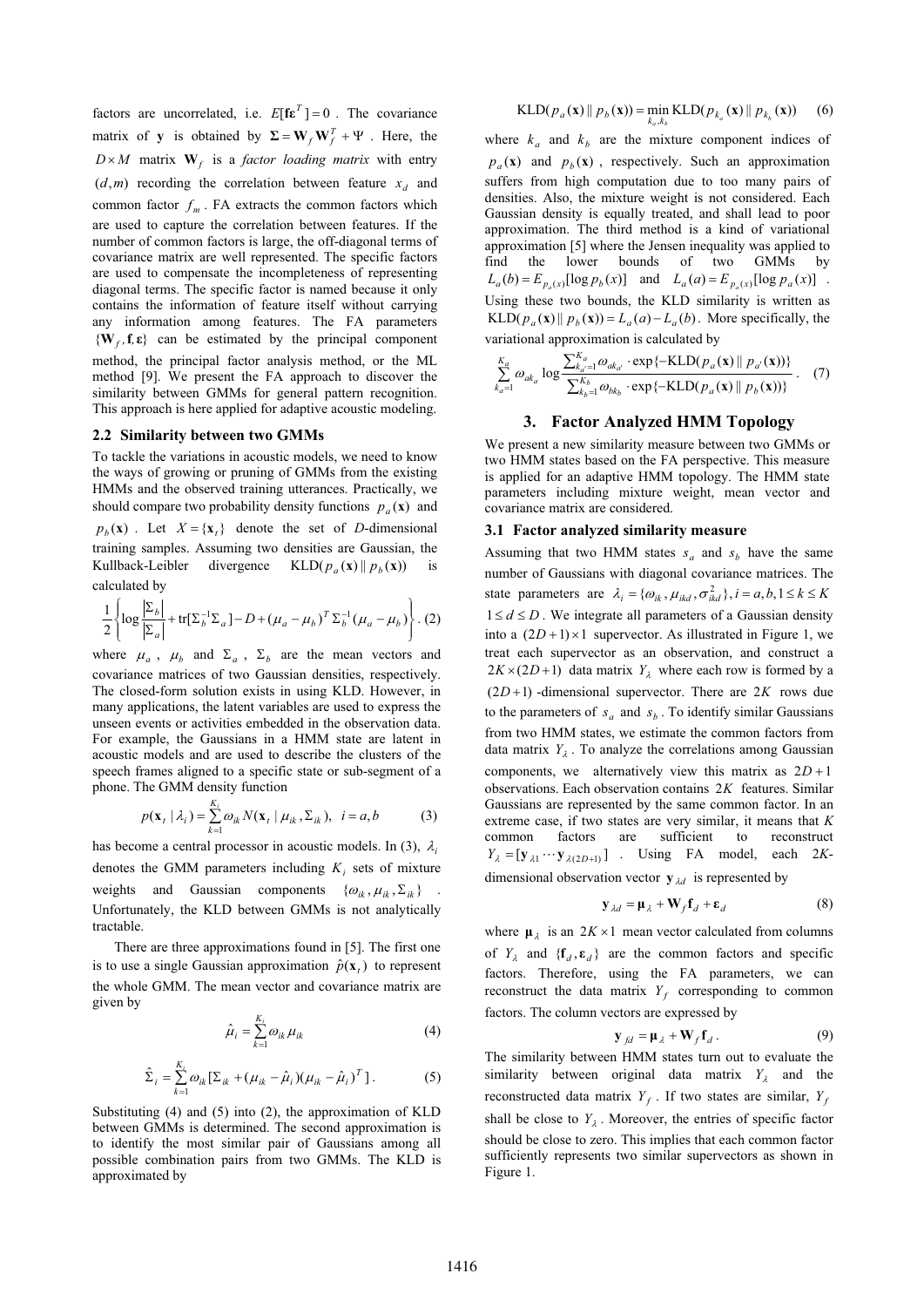

Without loss of generality, we set the number of common factors the same as the number of mixture components, i.e.  $M = K$ . If the numbers of mixture components in two GMMs are different, we can specify the number of common factors as  $M = \max\{K_a, K_b\}$ . This kind of setup tends to be reasonable since a new HMM state with less mixture components is less likely different from the existing HMM state with more mixture components. We choose more common factors in this case, and so the new HMM state is harder to be generated. Here, we perform a *composite hypothesis test* to judge the similarity due to the effects of common factors and specific factors. In case of common factors, we define the null and alternative hypotheses by  $H_0: \mu_{\lambda} = \mu_f$  and  $H_1: \mu_{\lambda} \neq \mu_f$ , respectively. Notably, we test the similarity of two HMM states by evaluating the equivalence of the mean vectors  $\mu_{\lambda}$  and  $\mu_{f}$  of the original matrix  $Y_{\lambda}$  and the reconstructed matrix  $Y_f$ , respectively. The  $2K \times 1$  mean vector  $\mu_f$  is calculated from columns of  $Y_f$ . Following the Gaussian assumption, the likelihood function under  $H_0$  ( $\mu_{\lambda} = \mu_f = \mu$ ) is expressed by

$$
L_f(H_0) = (2\pi)^{-2K(2D+1)} \Big| \Sigma_{H_0} \Big|^{-(2D+1)}
$$
  
 
$$
\times \exp \Biggl\{ -\frac{1}{2} \sum_{i=\lambda, f} \sum_{d=1}^{2D+1} (\mathbf{y}_{id} - \mathbf{\mu})^T \Sigma_{H_0}^{-1} (\mathbf{y}_{id} - \mathbf{\mu}) \Biggr\} \qquad (10)
$$

 $(2\pi)^{-2K(2D+1)} \Big| \Sigma_{H_0} \Big|^{-(2D+1)} \exp \{-(2D+1) \cdot \text{tr}[ \Sigma_{H_0} \Sigma_{H_0}^{-1} ] \}$  $= (2\pi)^{-2K(2D+1)} \Big| \Sigma_{H_0} \Big|^{-(2D+1)} \exp \{-(2D+1) \cdot tr[\Sigma_{H_0} \Sigma_{H_0}^{-}]$ *D*  $(\pi)^{-2K(2D+1)}\left|\sum_{H_0}\right|^{-(2D+1)}$  exp $\{-2D\}$ - *D*  $2D+1$ 

where  $\Sigma_{H_0} = [2(2D+1)]^{-1} \sum_{i=\lambda,f} \sum_{d=1}^{2D+1}$ Ę  $\Sigma_{U} = [2(2D+1)]^{-1} \sum_{i=1}^{2D+1} (\mathbf{v}_{i,j} - \mathbf{u})(\mathbf{v}_{i,j}$  $i = \lambda, j$ *d*  $H_0 = [2(2D+1)]^{-1} \sum_{i=\lambda,f} \sum_{d=1}^{2D-1} (\mathbf{y}_{id} - \mathbf{\mu})(\mathbf{y}_{id} - \mathbf{\mu})^T$  $\sum_{i=1}^{N} (y_{id} - \mu)(y_{id} - \mu)^{T}$ 

Similarly, the likelihood function under  $H_1$  is obtained by

$$
L_f(H_1) = (2\pi)^{-2K(2D+1)} \Big| \Sigma_{H_1} \Big|^{-(2D+1)}
$$
  
 
$$
\times \exp \Biggl\{ -\frac{1}{2} \sum_{i=\lambda,f} \sum_{d=1}^{(2D+1)} (\mathbf{y}_{id} - \mathbf{\mu}_i)^T \Sigma_{H_1}^{-1} (\mathbf{y}_{id} - \mathbf{\mu}_i) \Biggr\} \quad (11)
$$
  

$$
= (2\pi)^{-2K(2D+1)} \Big| \Sigma_{H_1} \Big|^{-(2D+1)} \exp \{-(2D+1) \cdot \text{tr}[\Sigma_{H_1} \Sigma_{H_1}^{-1}] \}
$$

where  $\Sigma_{H_1} = (\Sigma_{\lambda} + \Sigma_f)/2$ ,  $\Sigma_{\lambda}$  and  $\Sigma_f$  denote the  $2K \times 2K$  covariance matrices estimated from  $\{y_{\lambda d}\}_{d=1}^{2D+1}$  and  $\{y_{fd}\}_{d=1}^{2D+1}$ , respectively. The *test statistic* is computed as a likelihood ratio

$$
q_f = \frac{L_f(H_0)}{L_f(H_1)} = \frac{\left|\sum_{H_1}\right|^{2D+1}}{\left|\sum_{H_0}\right|^{2D+1}}.
$$
 (12)

The negative logarithm of test statistic  $-2\log q_f$ asymptotically approaches to a chi-square distribution with 2*K* degrees of freedom [1]. Given a significance level  $\alpha$ , two HMM states are judged to be significantly different if  $-2\log q_f \leq \chi^2_{2K,\alpha}$ . For this case, the variations are sufficient to justify the generation of a new HMM state from the existing acoustic models.

Additionally, if two GMMs are similar, the common factors  $f_d$  are sufficient to recover the original data matrix  $Y_{\lambda}$ . The resulting specific factors  $\varepsilon_d$  shall be very small. Due to this property, we conduct a hypothesis test to evaluate the difference between the values in specific factor vector  $\epsilon_a$ and the value 0 rather than evaluating their similarity. The null and alternative hypotheses are defined as  $H_0: \mu_{\varepsilon} = 0$ and  $H_1: \mu_{\varepsilon} \neq 0$ , respectively, where  $\mu_{\varepsilon}$  is the mean vector calculated from the residual signals  ${\{\epsilon_d\}}_{d=1}^{2D+1}$ . The likelihood functions under  $H_0$  and  $H_1$  are the same as (11) and (10), respectively, except that reconstructed samples  $\{y_{rd}\}_{d=1}^{2D+1}$  of specific factors are used rather than using those of common factors. Hence, the test statistic is defined as  $q_r = \left| \sum_{H_0} \right|^{2D+1} / \left| \sum_{H_1} \right|^{2D+1}$  and can be shown to asymptotically approach to  $\chi^2_{2K}$ . From these two test statistics, we construct a composite hypothesis test as  $H_0: \mu_{\lambda} = \mu_f, \mu_{\epsilon} = 0$  and  $H_1: \mu_{\lambda} \neq \mu_f, \mu_{\epsilon} \neq 0$  . The negative logarithm of the test statistic  $q = q_f q_r$  of the composite hypothesis shall asymptotically approach to a chisquare distribution  $\chi^2_{4K}$  with 4*K* degrees of freedom.

## **3.2 Adaptive HMM topology**

Generally, new data collection contains unknown speaking variations that the existing HMMs do not cover. The HMM topology should be adapted to compensate these variations for speech recognition. To capture the characteristics of new coming data and preserve the goodness of existing HMMs, we present the learning algorithm for an adaptive HMM topology. Starting from an existing set of HMMs, the first step in learning procedure is to train the HMMs from new data collection and conduct the evaluation of similarities between original models and new models. This work focuses on the evaluation of similarity between two GMMs or HMM states. The evaluation was done in phone level. If the measure shows that two states in different HMMs are dissimilar, a new Markov state is produced. If two GMMs are judged to be similar, we will further check the similarity between two Gaussians in state level by using the hypothesis test approach introduced in [10].

In the case of a three-state HMM, we will produce  $2^3 = 8$  possible topologies as shown in Figure 2 through conducting the similarity test of HMM states. In this figure, dark node shows the merged state from the original state and the new state. The white node denotes the original state either  $s_{a,\bullet}$  or  $s_{b,\bullet}$ . We model different kinds of variations for an HMM. The similarity between states is measured by using the KLD or the proposed FA measure in the experiments. After determining the HMM topology, Bayesian learning strategy is used to incrementally update the HMM parameters and their hyperparameters. Readers may refer [10] for details.